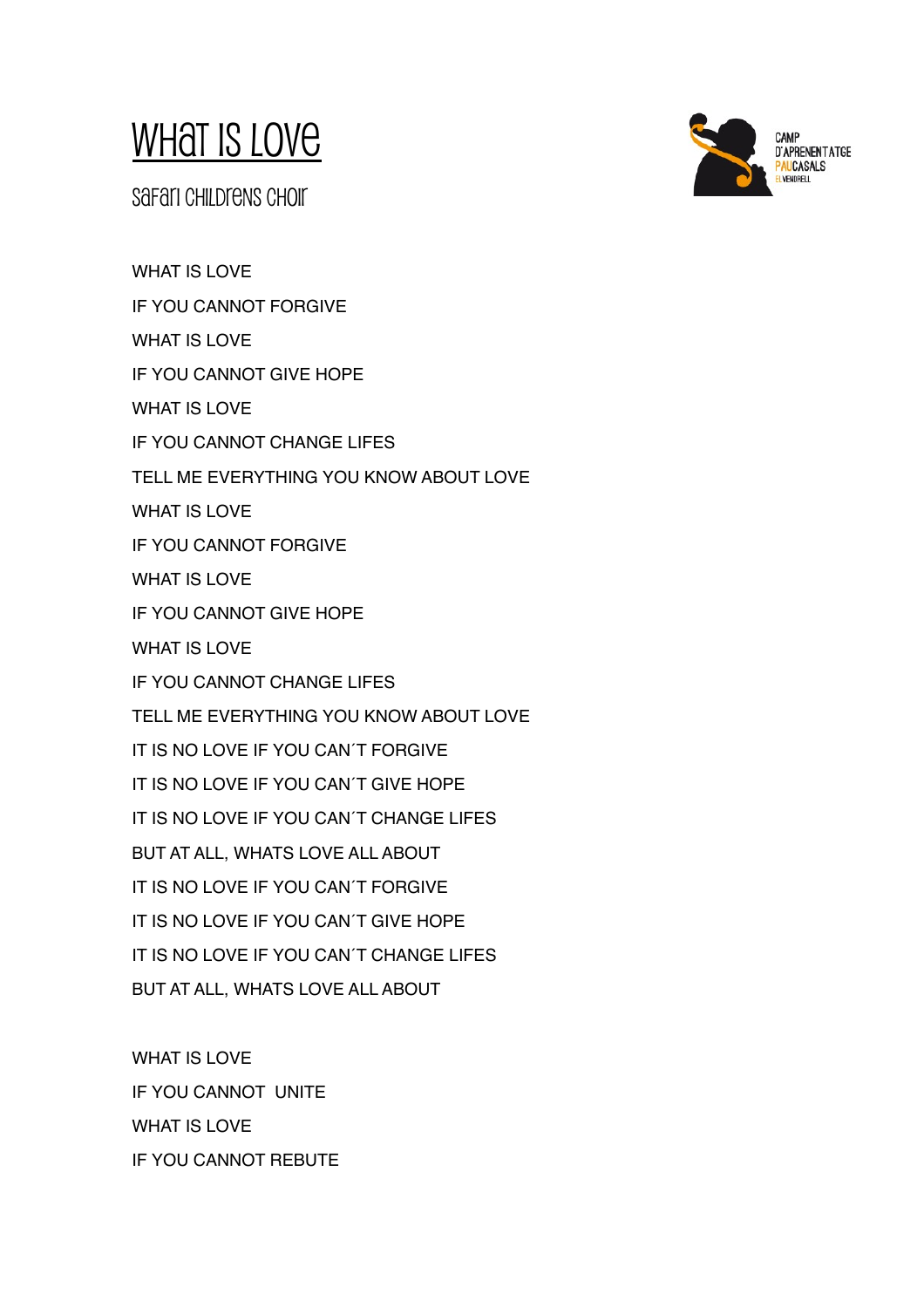WHAT IS LOVE

IF YOU CANNOT SAVE LIFES

TELL ME EVERYTHING YOU KNOW ABOUT LOVE

WHAT IS LOVE

IF YOU CANNOT UNITE

WHAT IS LOVE

IF YOU CANNOT REBUTE

WHAT IS LOVE

IF YOU CANNOT SAVE LIFES

TELL ME EVERYTHING YOU KNOW ABOUT LOVE

IT IS NO LOVE IF YOU CAN´T UNITE

IT IS NO LOVE IF YOU CAN´T REBUTE

IT IS NO LOVE IF YOU CAN´T SAVE LIFES

BUT AT ALL, WHATS LOVE ALL ABOUT

IT IS NO LOVE IF YOU CAN´T UNITE

IT IS NO LOVE IF YOU CAN´T REBUTE

IT IS NO LOVE IF YOU CAN´T SAVE LIFES

BUT AT ALL, WHATS LOVE ALL ABOUT

COR: I WANNA LOVE LOVE LOVE SOMEBODY

EVERYBODY LOVE GIVE SOMEBODY LOVE GIVE SOMEBODY WHO YOU GOT SOME LOVE, YOU GIVE SOME LOVE, YOU GET SOME HOPE, YOU GIVE SOME HOPE, YOU GOT SOME LOVE, YOU GIVE SOME HOPE EVERYBODY LOVE GIVE SOMEBODY LOVE GIVE SOMEBODY WHO YOU GOT SOME LOVE,